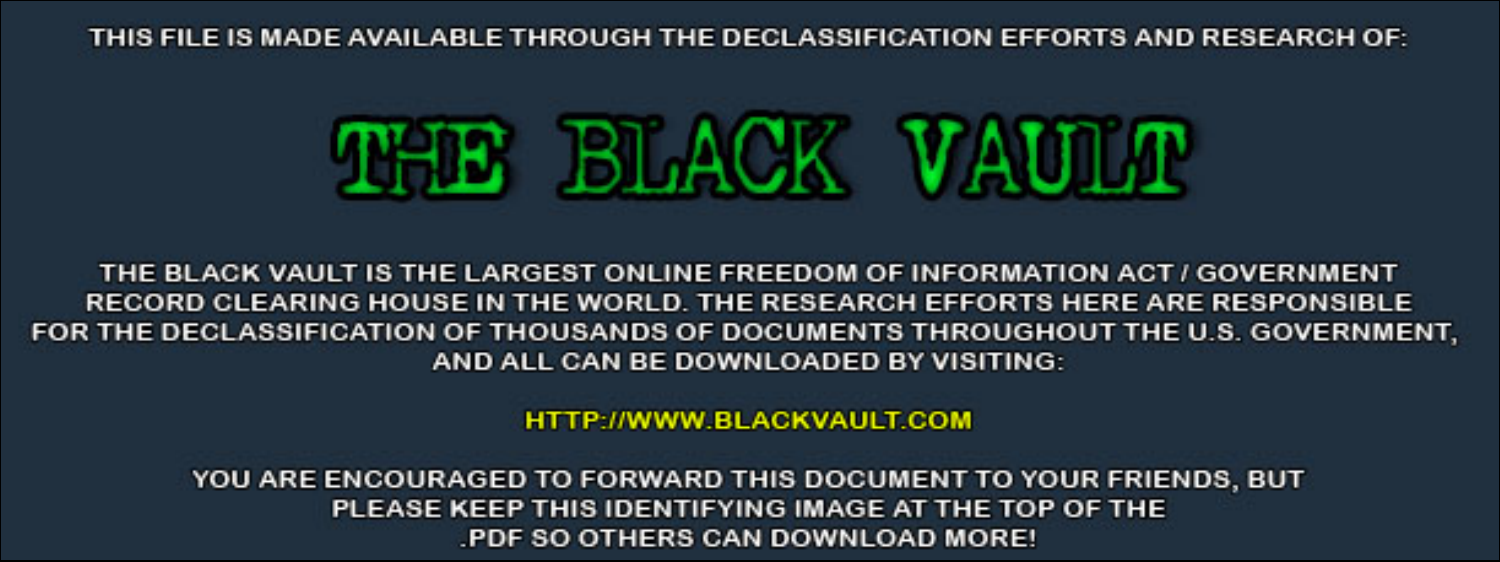UNCLASSIFIED/FOR OFFICIAL USE ONLY

## **(U) Cryptologic Almanac 50th Anniversary Series**

## **(U) A Peek Behind The Scenes: Founding Of The National Crytologic Museum (Part 3 of 3)**

(U) Technically, for many years NSA had a museum, in fact, several. The Research and Engineering organization maintained a small display collection in its spaces. Also, Lambros Callimahos, another pioneer cryptologist, kept a collection in a small room next to his office, where he often took privileged visitors and which was opened for limited hours to the workforce.

(U) None of these efforts had official sanction as a museum, however, nor was there any coherent policy on display of artifacts. From time to time, proposals for a museum surfaced, but died for lack of resources, particularly the problem of suitable space in an increasingly crowded complex.

(U) The origin of the current National Cryptologic Museum, however, is the same as the CCH. At one point during a meeting between the chief historian and the director in December 1988, Admiral Studeman agreed that a museum would be worthwhile, and asked the chief of staff to prepare space requirements for consideration by the proper organization.

(U) In response to this expressed interest, in early January a proposal went through the chain of command asking for 8,000 sq.ft. of space, to be split into classified and unclassified exhibit areas, plus a reading room for NSA's rare book collection. The proposal explained that the room was needed for a younger and less experienced workforce in an organization which "does not have a public history." A cover note from the NSA chief of staff informed the offices involved that the director "enthusiastically" supported the concept of a museum.

(U) Despite the high-level support, no space for a museum could be identified at that time.

(U) Then, fortuitously, an important acquisition occurred.

(U) There once was a small spit of land between Fort Meade/NSA and the Baltimore-Washington Parkway occupied by the Colony 7 Motel, a business in private hands. For many years the Colony 7 restaurant was a popular place for lunches for hungry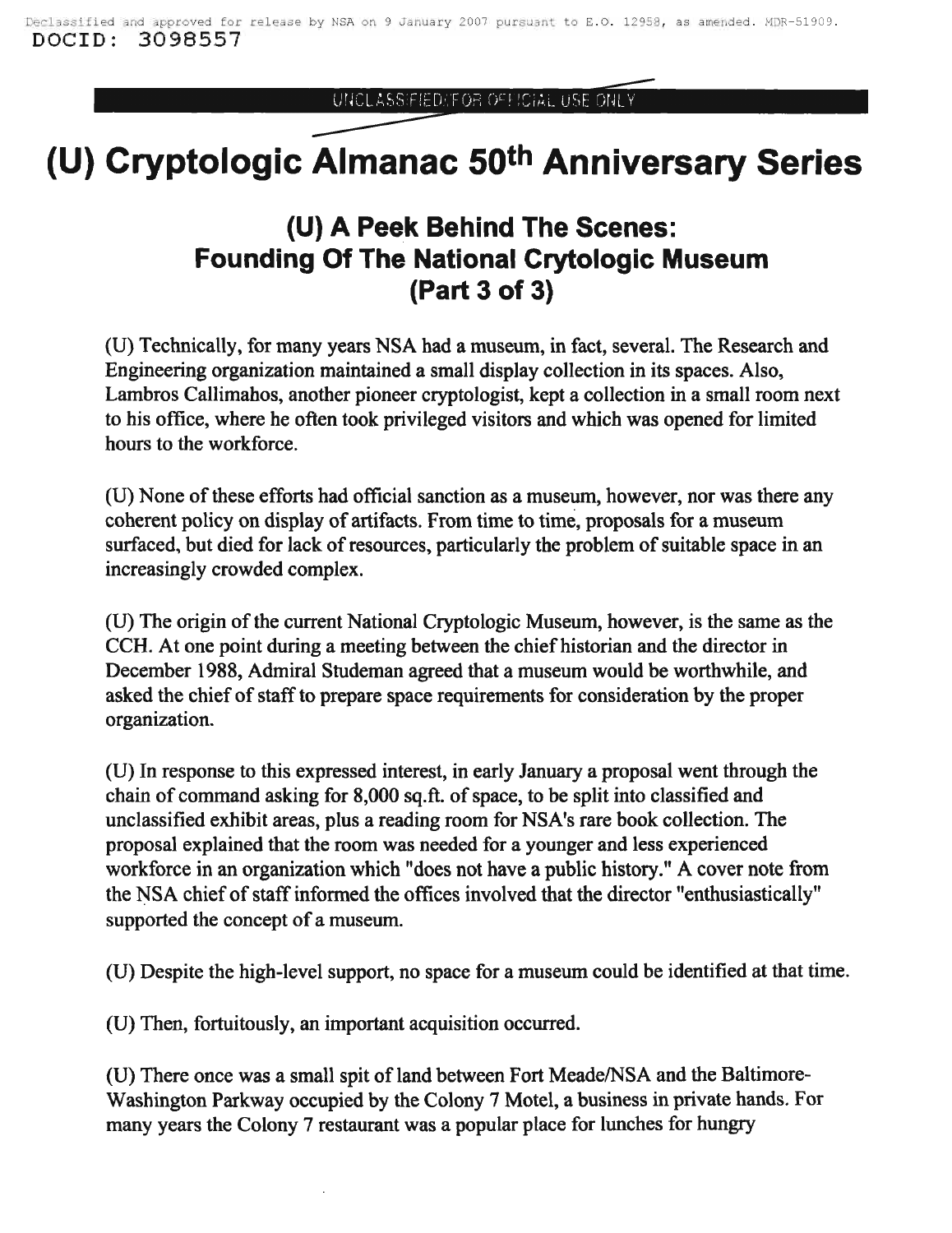## DOCID: 3098557

cryptologists, and the motel was the subject of numerous speculative jokes about the number of enemy agents renting rooms there.

(U) The Colony 7 complex came on the market and was purchased for NSA in May 1990. For some time, the NSA Senior Facilities Council, which allocated space throughout the cryptologic complex, entertained a number of proposals for use of the Colony 7 facility, which included a single-story office building and five two-story bedroom buildings.

(U) Admiral Studeman then made another key contribution, whether wittingly or accidentally is still the subject of some debate. During a speech to the Baltimore-Washington Corridor Chamber of Commerce on June 29, he made some off-the-cuff remarks about the possibility of using the Colony 7 as a museum. The audience, composed of state and county officials and local business persons, were excited by this idea. The Chamber followed up with a letter to the Admiral pointing out the advantages of a museum and promising support for one.

(U) The public surfacing of the concept at this time obliged NSA staffers also to take it seriously. David Gaddy, chief of the CCH, quick to see the advantages offered by a museum in public spaces, persisted in arguing its importance to NSA. For example, he wrote that the facility would not be simply a display of "ancient history," but one which served the educational needs of the day, not just a monument to the past but "an idea of the challenges for the future."

(U) A consensus emerged at first that a museum might be a desirable use ofthe facilities, but it "should not be publicized as a tourist trap." The Senior Facilities Council on 4 September accepted a series of goals in regard to a museum at the Colony 7 facility and directed the deputy director for plans and policy to form a working group to decide questions of funding, staffing, access, operation, and parking.

(U) Since the Colony 7 complex would not be secured for storage of classified material, the implication of a museum in the area was clear: the facility had to be unclassified. It was a short step but a large leap of faith from that concept to accepting the idea that the public should be admitted, not just NSA or even government employees only.

(U) The museum curator, Jerry Coates, was joined shortly by an assistant, Jack E. Ingram, a long-time instructor in the National Cryptologic School. They began planning the layout of the museum and designing specific displays for what had been the restaurant area of the original motel. Two artisans from NSA's graphics shop moved their tools into the former kitchen area and began turning Coates' and Ingram's designs into reality.

(U) Since no one at NSA had had experience running a public facility, the museum in its initial configuration opened to NSA personnel only in July 1993, while the public "Ribbon